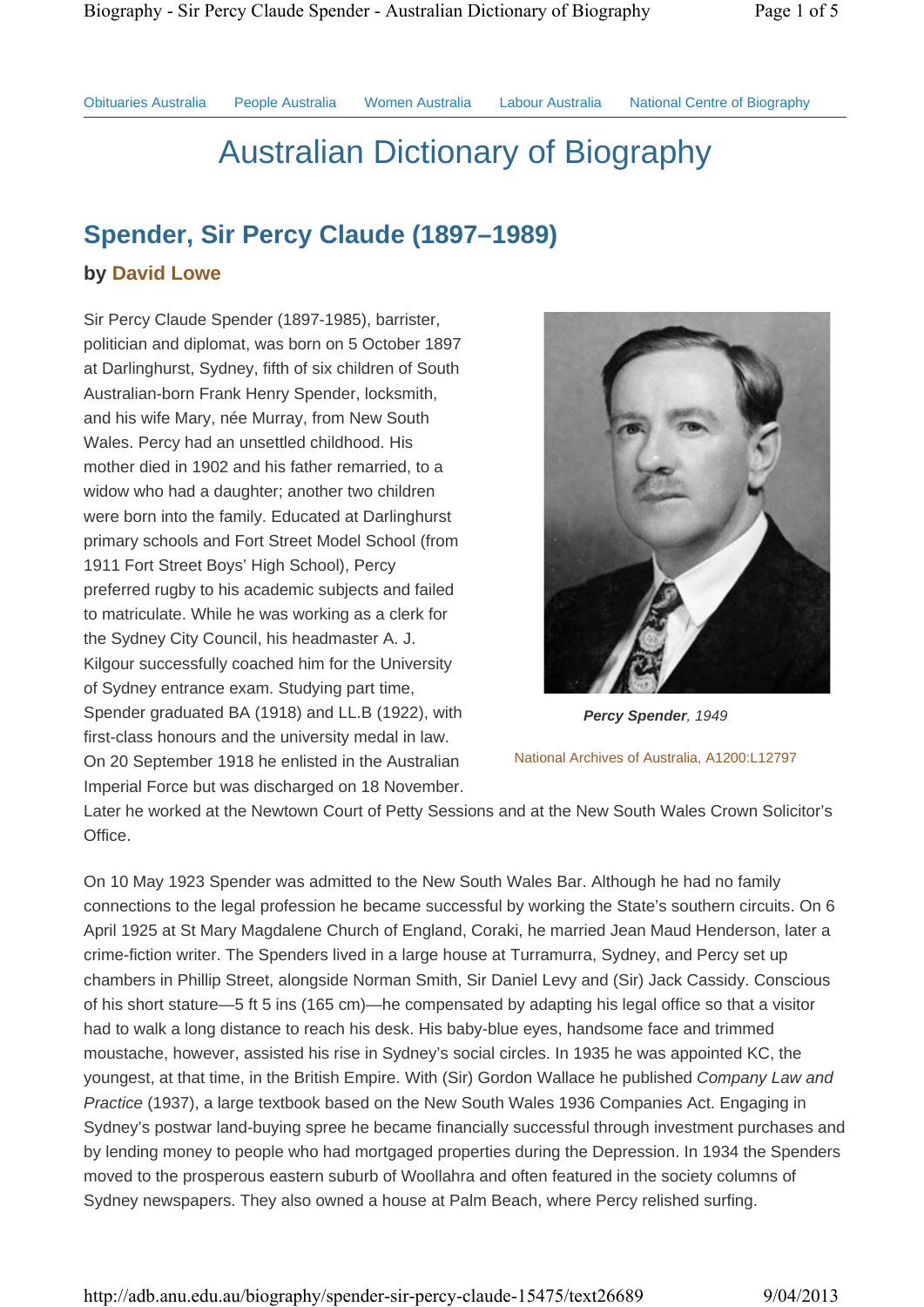Becoming interested in State politics during the Depression when New South Wales Premier Jack Lang introduced 'the Lang Plan', in 1932 Spender almost stood as a candidate for the recently formed United Australia Party in the seat of Neutral Bay, but withdrew in favour of another UAP-endorsed candidate. In 1937 he contested the Federal seat of Warringah as an Independent, winning a stunning victory over the incumbent UAP member and minister for defence, Sir (Robert) Archdale Parkhill. Campaigning on the lack of preparedness for Australia's defence and the need for youth in government, Spender won on Australian Labor Party preferences.

Spender's rise in Federal politics over the next four years was circuitous rather than meteoric. Joining the UAP parliamentary party in 1938, he was passed over for ministerial positions in the jostling that followed the death of Prime Minister Joseph Lyons and the succession of (Sir) Robert Menzies, and amid competing demands from the States on the breakdown of coalition with the Country Party. Appointed minister assisting the treasurer (Menzies), he became acting-treasurer in November 1939, then treasurer from March to October 1940. He advocated high wartime taxes and spending, and allowed a talented young group of economists to apply Keynesian ideas to Australia's circumstances. Progressive, and supportive of State-directed planning, he flagged industrialisation and population growth as the engines of Australia's postwar economy.

Minister for the army for twelve months in 1940-41, Spender invited Australian generals to communicate directly with him and challenged British reassurances about the defences of Singapore. In April 1941, in the wake of the capture of more than 5000 Australian troops in the disastrous Greek campaign and fearful of an opportunistic march through South-East Asia by the Japanese, he argued, months before others joined him, that manpower needed to be shifted to a full-war footing. In Opposition from late 1941 he remained a member (1940-45) of the bipartisan Advisory War Council but was expelled from the UAP in 1944 after his party decreed that its members could no longer serve on the council. He published *Australia's Foreign Policy: The Next Phase* (1944) and next year joined the newly created Liberal Party of Australia.

Even before 1939 Spender had been voicing his outspoken views on the inadequacy of Australia's defence preparations. Having enjoyed four cruise trips with his wife through the South Pacific and South-East Asian region during the Bar's summer vacations, he sensed stirring changes and had a growing conviction that the Royal Navy would not be able to defend Australia. During the war he became increasingly worried about naval threats from Japan and China and, having visited Hawaii, he was convinced that Australia should establish a closer alliance with the United States of America. He recommended a postwar union between the British Empire and the USA, drawing inspiration from President Franklin D. Roosevelt's 'Four Freedoms' as a guide for the democracies. Realising that air travel had dissolved distances, he concurred with what Henry Luce, the editor of *Time*, called 'one world . . . indivisible'.

Spender became minister for external affairs and minister for external territories in Menzies' 1949 government. Although the minister for only sixteen months, he instigated and helped to implement the Colombo Plan—called initially the 'Spender Plan'—and also negotiated with the US envoy, John Foster Dulles, the terms of the Australia-New Zealand-United States treaty. He represented Australia at the treaty signing ceremony at San Francisco in September 1951. Travelling widely, he had a highly developed sense of geopolitics and of change in the Asia-Pacific region. As a Cold War realist he argued that the Soviet Union posed a global threat and believed that a Soviet setback in Europe would increase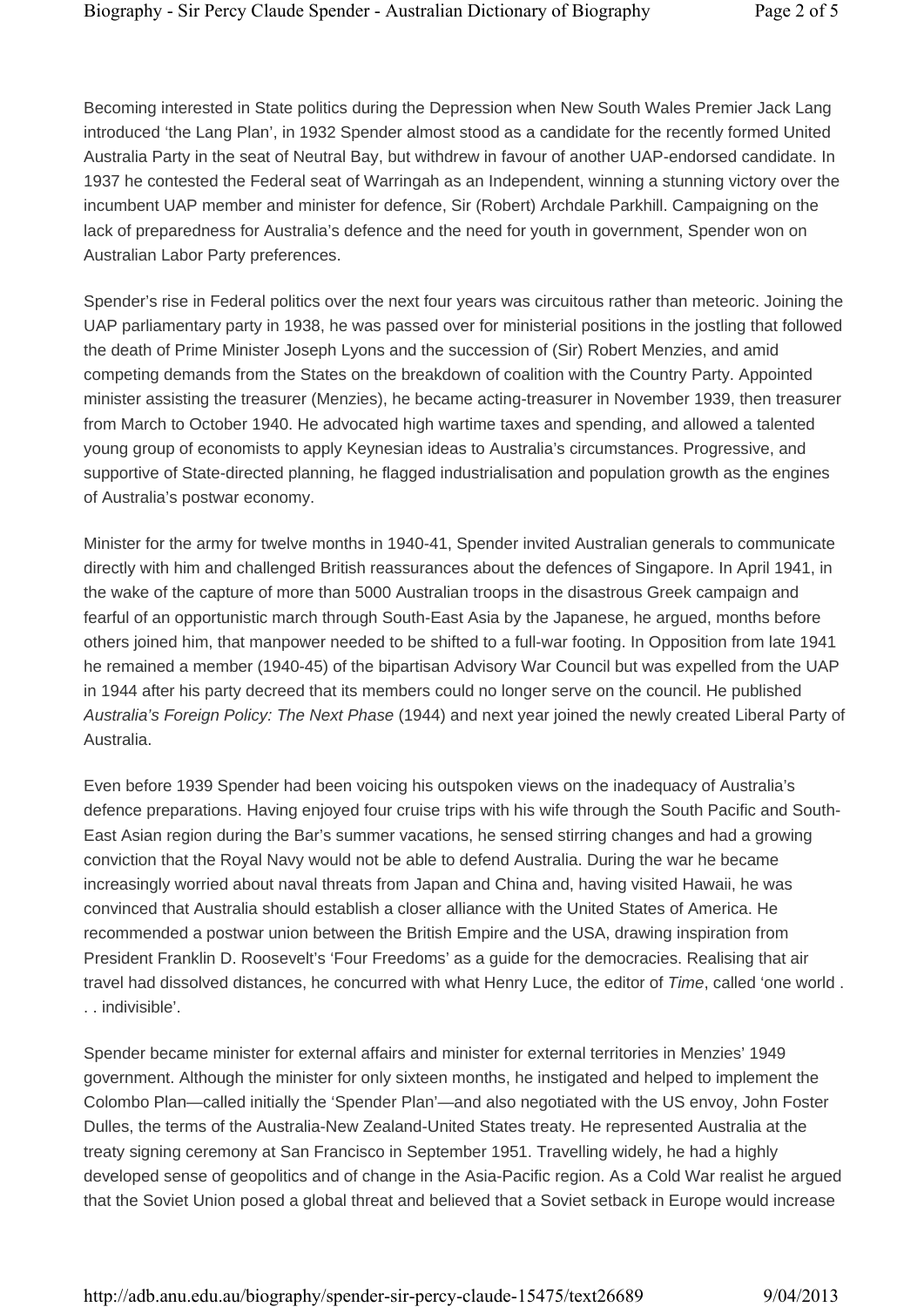the prospect of communist interest in Asia. He was a leading figure in the Liberal Party's plan to outlaw the Communist Party of Australia. Vice-president (1950-51) of the fifth General Assembly of the United Nations, he instructed (Sir) Keith Shann, against Menzies' wishes, to vote for a resolution condemning Chinese aggression in Korea.

Appointed ambassador to the USA in March 1951, Spender behaved as if he were still minister and endeavoured to 'put flesh on the bones of ANZUS'. He disregarded instructions from Canberra, testing the patience of Menzies and of the minister for external affairs, R. G. (Baron) Casey. Continuously trying to align Australian policy with American thinking in foreign, economic and defence policy, he was eventually reined in by Menzies, who remained attached to the concept of Britain's leadership in world affairs. He was vice-president (1952-56) of the Australian delegation at the UN and briefly served as president during Australia's membership of the Security Council in 1956.

Spender's diplomacy in UN contexts contrasted with the earlier international liberalism of H. V. Evatt. It reflected a blend of fierce protection of national interests, underpinned by a realist's appreciation of where power lay in the world, and an international lawyer's hope that one day the rule of law, as expressed in the UN Charter, could assume a greater importance in the conduct of international affairs. Some of his biggest campaigns in the UN assemblies had addressed the scope of UN involvement in the affairs of colonial powers, which turned on interpretation of Article 2(7) of the Charter—the 'domestic jurisdiction' clause. In seeking to limit the UN's jurisdiction, he defended Australia's restrictive immigration policy and its administration of the Territory of Papua and New Guinea; he also supported the Netherlands' retention of West New Guinea, arguing that the Dutch would serve the interests of the Indigenous people better than an Indonesian assumption of sovereignty. Sensitive to the sudden addition to the UN of twenty-three new members, many of which were former colonies in Africa or Asia, he countered what he assumed would be an Afro-Asian bloc voting against Australia on colonial issues by seeking votes in other countries. In 1955 he made the first official Australian tour of twelve Latin-American countries.

Spender's maverick status among his colleagues often caused him trouble. Although he was not part of the plotting to topple Menzies in 1941, his desire to become leader tended to overshadow his political achievements and his reputation for innovative thinking. Among his enemies was Labor firebrand Eddie Ward, who took delight in baiting Spender in parliament, generating rumours about the extent to which he would go to achieve political and financial success. The most adventurous (and erroneous) of the rumours appeared in the notorious 'Document J', penned by the communist journalist Rupert Lockwood and used in the Royal Commission on Espionage, 1954-55. According to Lockwood, Spender had anticipated a successful 1941 Japanese invasion of Australia and was prepared to serve in a 'Vichy'-like government in occupation. Although some parliamentarians thought that he had been banished to Washington, DC, for challenging Menzies' leadership in 1950, Spender in fact accepted the position because he realised that his chance of becoming prime minister had been thwarted.

Appointed KBE (1952) and KCVO (1957), Spender successfully secured votes in the UN to be elected in 1958 to the International Court of Justice, The Hague. In 1964-67 he was president of the court. His judgements generally reflected a conservative approach to international law and his commitment to the sanctity of treaties. A strong advocate of nations submitting international disputes to the court, he nevertheless gave precedence to treaty law and judicial procedure in political considerations that emerged in disputes. He attracted international attention in 1966 when he cast the deciding vote in a well -publicised case brought by Ethiopia and Liberia against South Africa's refusal to report to the General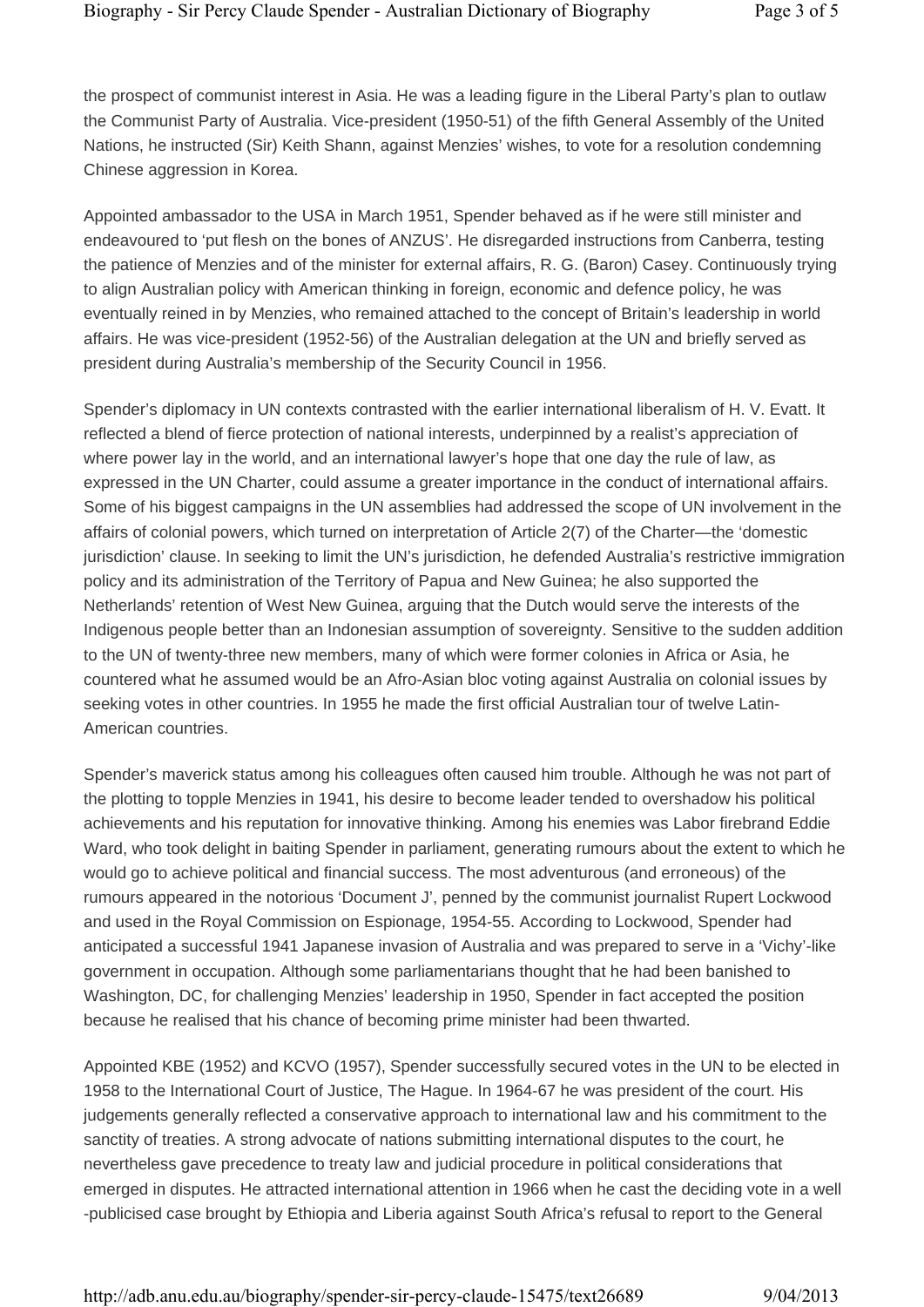Assembly on its mandate over South-West Africa (Namibia); the judgement favoured South Africa by establishing that the court did not have jurisdiction to hear the case, at a time when world opinion was turning sharply against the apartheid policy.

Retiring from the court in 1967, Spender returned to Sydney. In 1969 he published *Exercises in Diplomacy*, an account of his involvement in the formation of ANZUS and the Colombo Plan. Continuing to offer legal opinions, he argued that the Commonwealth had the right to prevent the Queensland government from mining on the Great Barrier Reef. He published his memoirs, *Politics and a Man,* in 1972. His wife died in 1970 and on 4 October 1975 at St Mark's Church of England, Darling Point, he married Averil Watkins Trenerry, née McLeod; they separated in 1976 and later divorced. He often travelled overseas and was a director of an Italian insurance company. The recipient of honorary doctorates from ten universities, in 1976 he was appointed to the Grande Ufficiale Order of Merit, Republic of Italy. In March 1983, aged 85, he married Eileen Esdaile (Congreve) in Honolulu, Hawaii.

Quick-witted and versatile in conversations, legal and social, Spender was independent and assertive, with great determination of purpose. His son John described him as 'constitutionally incapable of resisting a challenge'. Survived by his wife and the two sons of his first marriage, he died on 3 May 1985 at his home at Darling Point and was cremated. A bronze bust of Sir Percy by Alex Kolozsy (1981) is held at the National Portrait Gallery, Canberra.

#### **Select Bibliography**

- J. Spender, *Ambassador's Wife* (1968)
- D. Lowe, *Percy Spender and the American Century* (2002) and *Australian Between Empires* (2010)
- J. Beaumont et al, *Ministers, Mandarins and Diplomats* (2003)
- *Parliamentary Debates* (House of Representatives), 7 May 1985, p 1723
- D. Lowe, 'Percy Spender's quest', *Australian Journal of International Affairs*, vol 55, no 2, 2001, p 187
- *Canberra Times*, 4 May 1985, pp 1, 8
- *Sydney Morning Herald*, 4 May 1985, p 15
- *Times* (London), 6 May 1985, p 12
- *Bulletin*, 9 July 1985, p 56
- H. de Berg, interview with P. Spender (typescript, 1968, National Library of Australia)

**ADB** 

■ P. Spender papers (National Library of Australia).

#### **Related Entries in NCB Sites**

- Stanner, William Edward (employee)
- Watt, Alan Stewart (work colleague)
- Plimsoll, James (work colleague)
- Levy, Daniel (colleague)

http://adb.anu.edu.au/biography/spender-sir-percy-claude-15475/text26689 9/04/2013